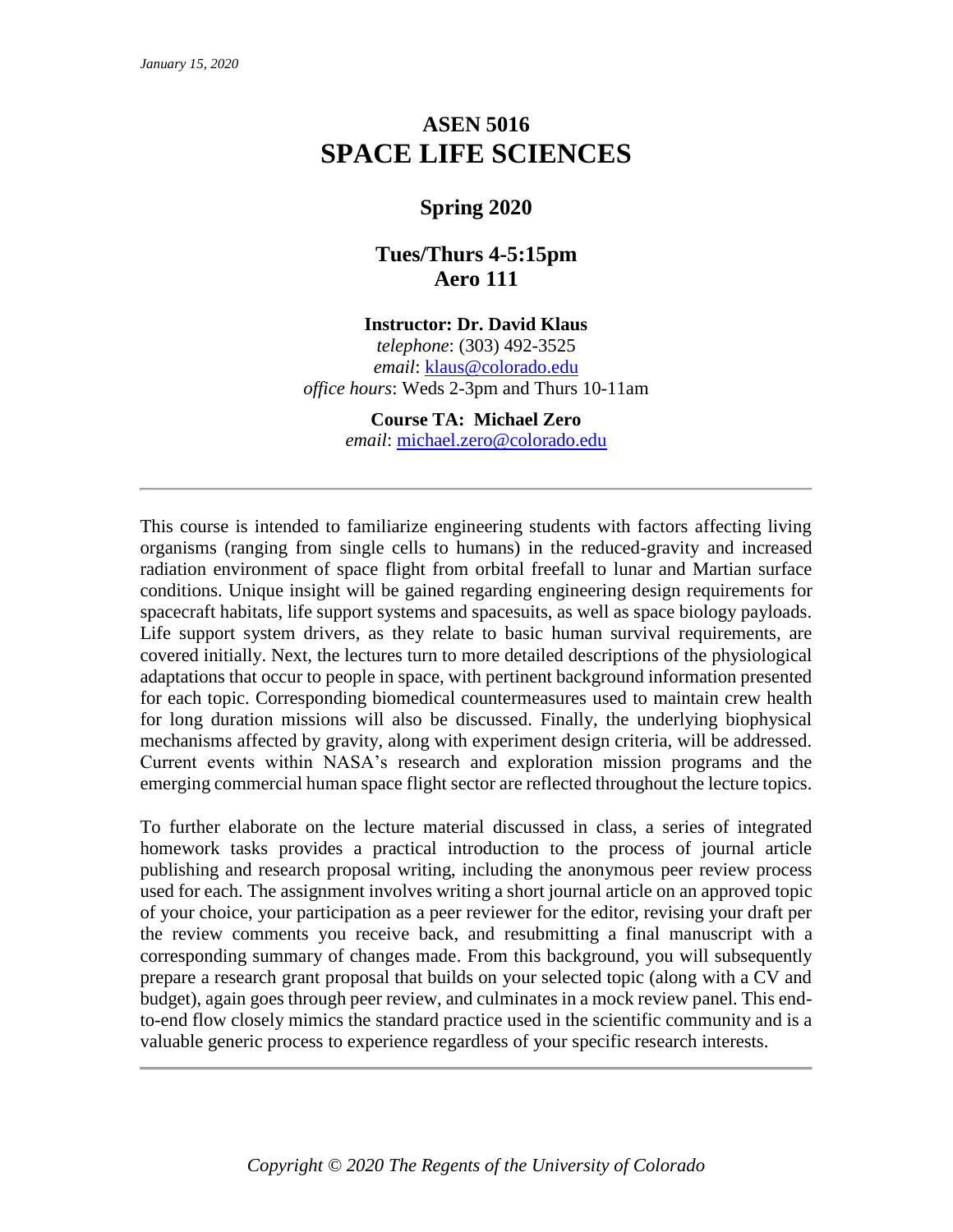## *GRADING* **20% - Exam 1 20% - Exam 2**

**5% - Take Home Quiz 5% - In Class Participation / Quick Quizzes**

**20% - Homework 1, Review Article** – *grade based on final 'revised and resubmitted' version following peer review* **5% - Homework 2, Journal Peer Review** *– your evaluation effort as a reviewer*

**20% - Homework 3, Research Proposal** – *grade based on proposal submittal with consideration of reviewer comments* **5% - Homework 4, Proposal Peer Review** *– your evaluation as a reviewer and participation in the 'Mock Panel Meeting'*

*TEXT Space Physiology*, Buckey, Oxford University Press, 2006 (required)

Topic-relevant journal articles will also be provided on Canvas throughout the semester

Interesting ancillary/old references for related info on this field of study (not required)

*Textbook of Medical Physiology, 12th ed. Guyton and Hall, 2011(& newer)*

*Fundamentals of Aerospace Medicine, 4th ed., Dehart and Davis, 2008 (& newer)*

*Going Higher – Oxygen, Man and Mountains*, 5th ed., Houston, 2005 (*& newer)*

*Fundamentals of Space Medicine*, Clement, Kluwer Academic Press, 2003

*Medicine for Mountaineering* – general title, various options

*Space Physiology and Medicine*, 3rd ed., Nicogossian, Huntoon and Pool, 1994 (out of print, difficult to find)

*Bioastronautics Data Book*, 2nd ed., Parker and West (eds.), NASA SP-3006, 1973 ( $1<sup>st</sup>$  ed., Webb, 1964, both are out of print, difficult to find)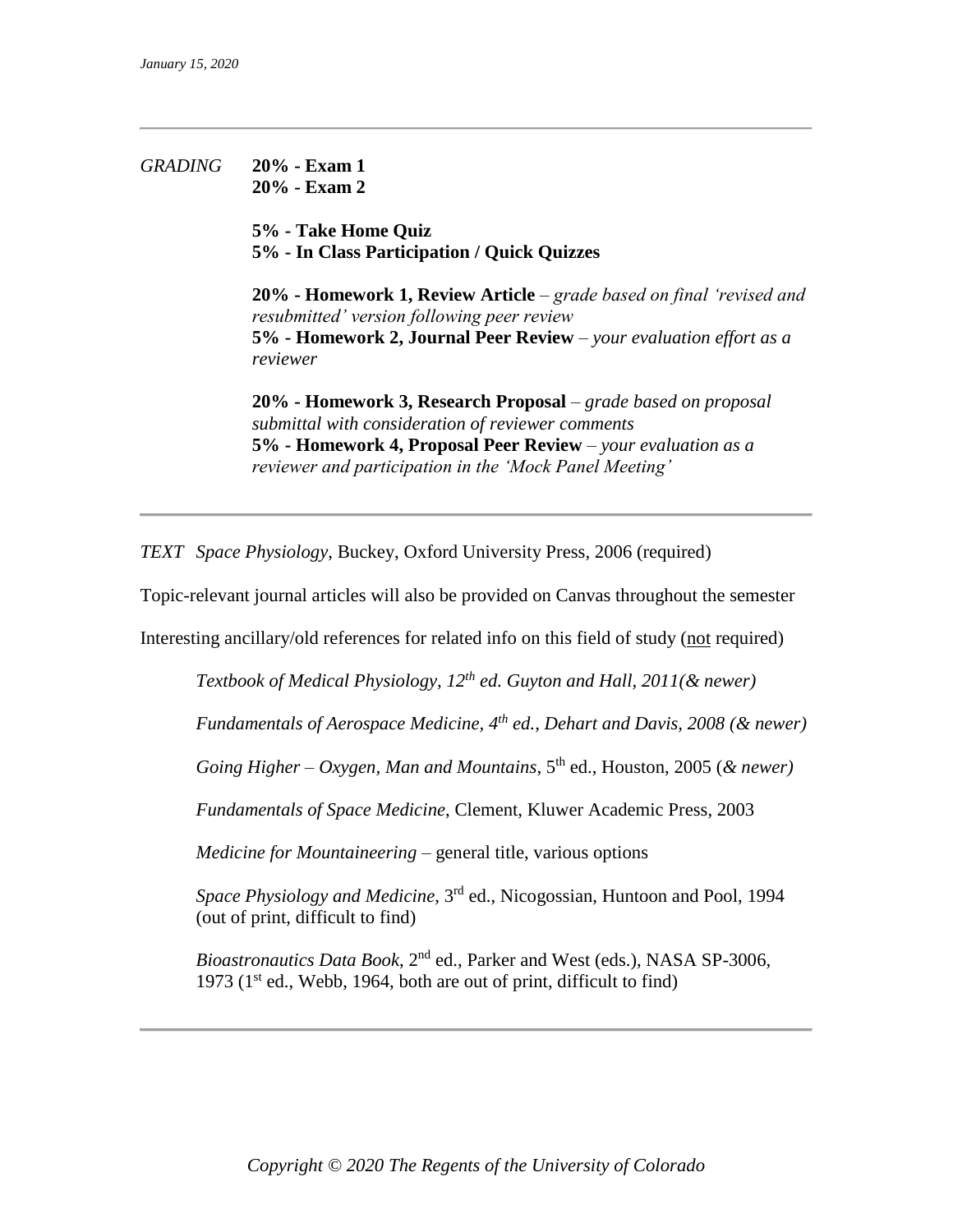*ASEN 5016 LECTURE TOPICS* (*order and topics subject to minor revision*)

# **Overview of Humans in Space**

Course Overview & Historical Perspectives on Human Space Flight Relevant Space Flight Environmental Parameters Human Spacecraft Life Support Requirements and Considerations Gravity-Dependent Physical Processes Respiration and the Oxygen Cascade Nutrition – Ch. 8  $&$  Temperature Regulation Motor Control & Chronobiology *Wrap up / Exam Review* **Exam 1 – Tues Feb 18**

# **Human Physiological Adaptations to Space Flight**

Human Performance Factors Miscellaneous Physiological Responses to Space Neuro-Sensory System – Ch. 6 (*balance*) & Ch. 9 (*space motion sickness*) Hormonal Regulation / Immunological Response Cardiovascular System – Ch. 7 Muscular System – Ch. 4 Skeletal System – Ch. 1 Physiology of Extravehicular Activity (EVA) – Ch. 5 Space Biology Experiment Design & Proposal Writing

*-- Spring Break Week 3/23-27*

*Wrap up / Exam Review* **Exam 2 – Thurs Apr 2**

## **Space Life Science Research**

Biomedical Countermeasures – Ch. 11 & 12 (partial) Radiation Effects – Ch. 3 0g & 1g Analogs (Earth-based and Space-based) Microbial Responses, Biotechnology & Related Crew Health Issues Plant and Animal Research in Space Operational Space Medicine – Ch. 12 (partial) Psycho-Sociological Aspects – Ch. 2 Astrobiology / Mock Review Panel prep Course wrap up

## **Mock Proposal Review Panel – Final Exam Period**

*Monday May 4, 2020 from 1:30 pm – 4:00 pm*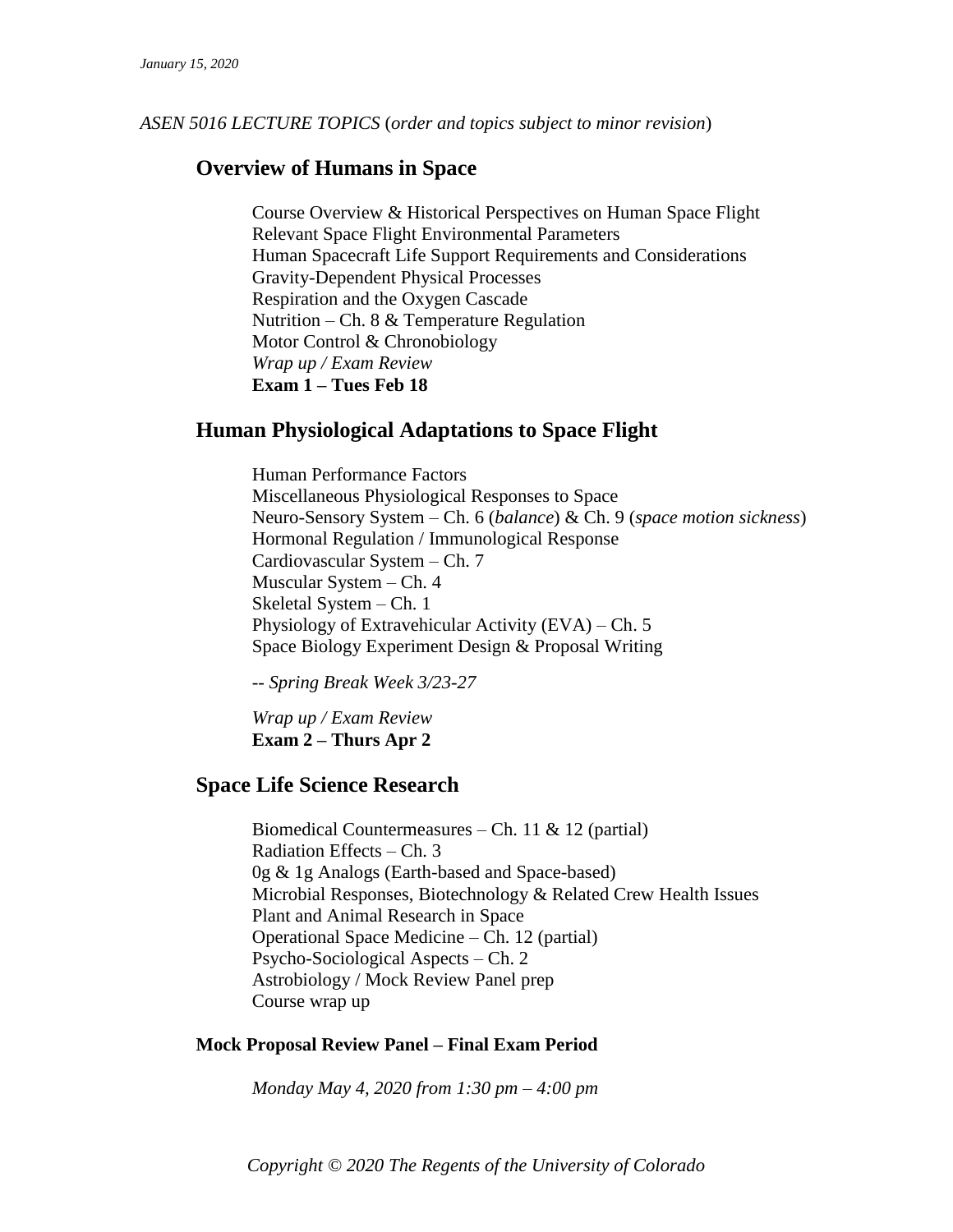## **Aerospace Engineering Sciences & University Policies 2019/2020**

#### **Accommodation for Disabilities**

If you qualify for accommodations because of a disability, please submit to your professor a letter from Disability Services in a timely manner (for exam accommodations provide your letter at least one week prior to the exam) so that your needs can be addressed. Disability Services determines accommodations based on documented disabilities. Contact Disability Services at 303-492-8671 or by e-mail at [dsinfo@colorado.edu.](mailto:dsinfo@colorado.edu) If you have a temporary medical condition or injury, see guidelines for [Temporary Medical](https://www.colorado.edu/disabilityservices/students/temporary-medical-conditions)  [Conditions](https://www.colorado.edu/disabilityservices/students/temporary-medical-conditions) under the Quick Links at the [Disability Services website](https://www.colorado.edu/disabilityservices/) and discuss your needs with your professor.

#### **Religious Observances**

[Campus policy regarding religious observances](https://www.colorado.edu/policies/observance-religious-holidays-and-absences-classes-andor-exams) states that faculty must make every effort to deal reasonably and fairly with all students who, because of religious obligations, have conflicts with scheduled exams, assignments or required attendance. See the [campus](https://www.colorado.edu/policies/observance-religious-holidays-and-absences-classes-andor-exams)  [policy regarding religious observances](https://www.colorado.edu/policies/observance-religious-holidays-and-absences-classes-andor-exams) for full details.

#### **Classroom Behavior**

Students and faculty each have responsibility for maintaining an appropriate learning environment*, not only while in class, but also while working outside of class such as in labs and study areas.* Those who fail to adhere to such behavioral standards may be subject to discipline. Professional courtesy and sensitivity are especially important with respect to individuals and topics dealing with differences of race, color, culture, religion, creed, politics, veteran's status, sexual orientation, gender, gender identity and gender expression, age, disability, and nationalities. Class rosters are provided to the instructor with the student's legal name. I will gladly honor your request to address you by an alternate name or gender pronoun. Please advise me of this preference early in the semester so that I may make appropriate changes to my records. For more information, see the [policies on classroom behavior](https://www.colorado.edu/policies/student-classroom-and-course-related-behavior) and [the student code](https://www.colorado.edu/institutionalequity/student-code-conduct) of conduct.

#### **Sexual Misconduct, Discrimination, Harassment, and/or Related Retaliation**

The University of Colorado Boulder (CU-Boulder) is committed to maintaining a positive learning, working, and living environment. CU-Boulder will not tolerate, *both in-class and outside of class*, acts of sexual misconduct, discrimination, harassment or related retaliation against or by any employee or student. CU's Sexual Misconduct Policy prohibits sexual assault, sexual exploitation, sexual harassment, intimate partner abuse (dating or domestic violence), stalking or related retaliation. CU-Boulder's Discrimination and Harassment Policy prohibits discrimination, harassment or related retaliation based on race, color, national origin, sex, pregnancy, age, disability, creed, religion, sexual orientation, gender identity, gender expression, veteran status, political affiliation or political philosophy. Individuals who believe they have been subject to misconduct under either policy should contact the Office of Institutional Equity and Compliance (OIEC) at 303-492-2127. Information about the OIEC, the above referenced policies, and the campus resources available to assist individuals regarding sexual misconduct, discrimination, harassment or related retaliation can be found at the [OIEC website.](https://www.colorado.edu/institutionalequity/)